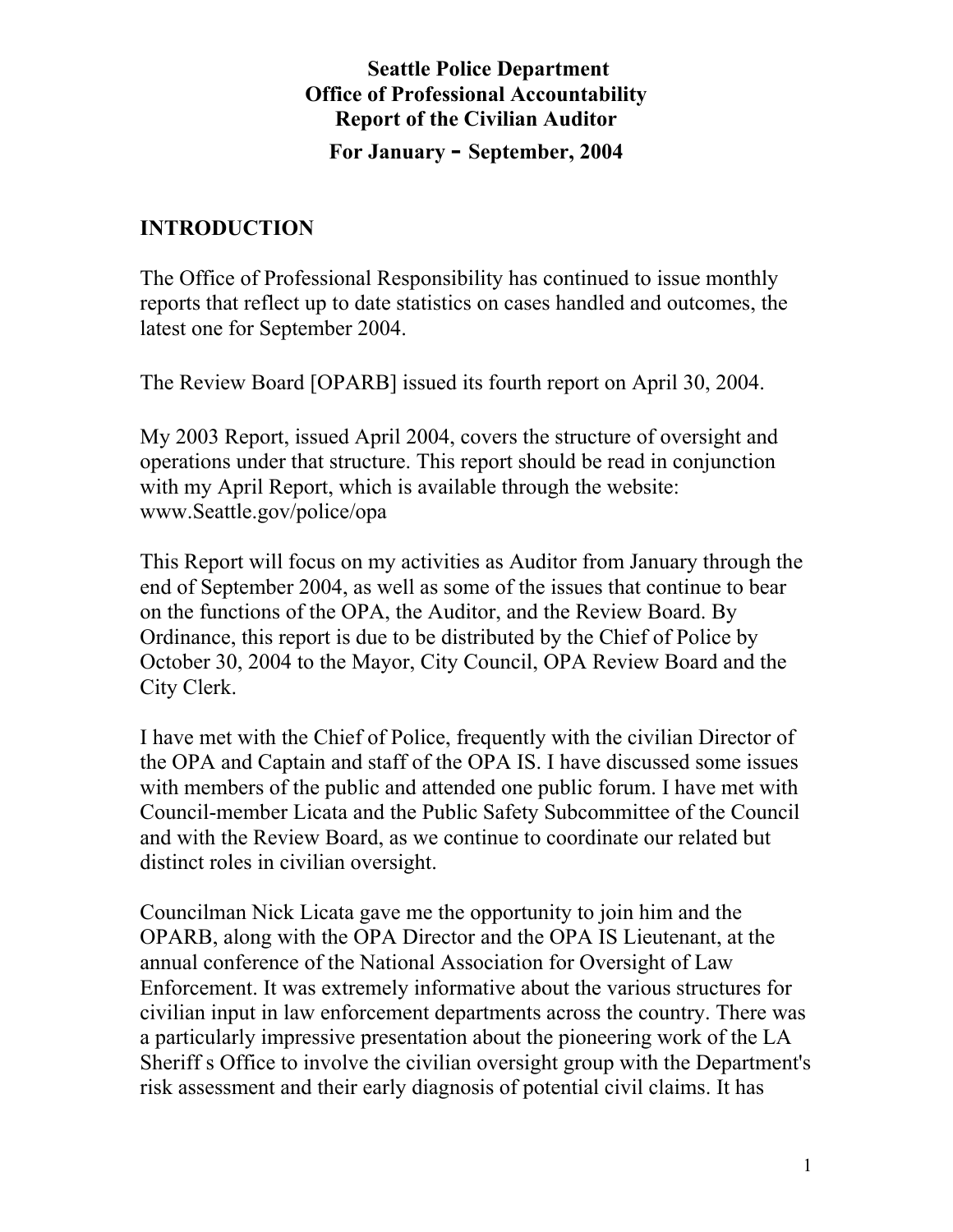resulted in dramatically reduced claims against the County, and bears investigation by Seattle. All in all the conference was very worthwhile.

The majority of my time continues to be spent in twice-weekly review of files and interfacing with the OPA Director and OPA IS Captain and Lieutenant about classification and the investigation of complaints.

I continue to see my role as a "check" on the OPA process (per Peter Harris May 5 2003 memo to the Council) - serving to assure integrity of the investigations through contemporaneous review of un-redacted files, advice on classification and suggestions for further investigation.

In the first nine months of this, year, I have reviewed 129 completed internal investigations, some dating from 2003. I have reviewed at least 15 line investigations on their referral out, to be able to comment on classification. I have reviewed seven completed line investigations, some dating from 2003. **I am still holding a backlog of 27 case files referred for Line Investigation but not yet completed, some incidents dating from a year ago.** I reviewed 38 Supervisory Referrals. [**SR's**] In the second two quarters, I reviewed 133 Preliminary Investigation Reports. [**PIR's**] In the first quarter, I did not keep track of the number. If I take the average of the other two quarters, and add the three together, it would be 194 PIR's for the ninemonth period, which is probably fairly accurate and corresponds roughly to the OPA cumulative numbers in the September 2004 report.

My last report covered eight months, so some comparisons of numbers are perhaps justified:

| <b>64 OPA</b> investigations           |
|----------------------------------------|
| <b>35 assigned Line Investigations</b> |
| 2 completed Line Investigations        |
| <b>51 Supervisory Referrals</b>        |
| un-counted PIR's and Contacts          |
| <b>861 Commendations</b>               |

#### **4/30/03-12/31/03 8 months 1/1/04-9/30/04 - 9 months**

**64 OPA investigations 129 OPA investigations 35 assigned Line Investigations 15 assigned Line Investigations 2 completed Line Investigations 7 completed Line Investigations 51 Supervisory Referrals 38 Supervisory Referrals**  approximately 195 PIR's **861 Commendations 541 Commendations** 

As these figures make clear, there appears to be a marked increase in completed OPA investigations, though the staff has remained stable.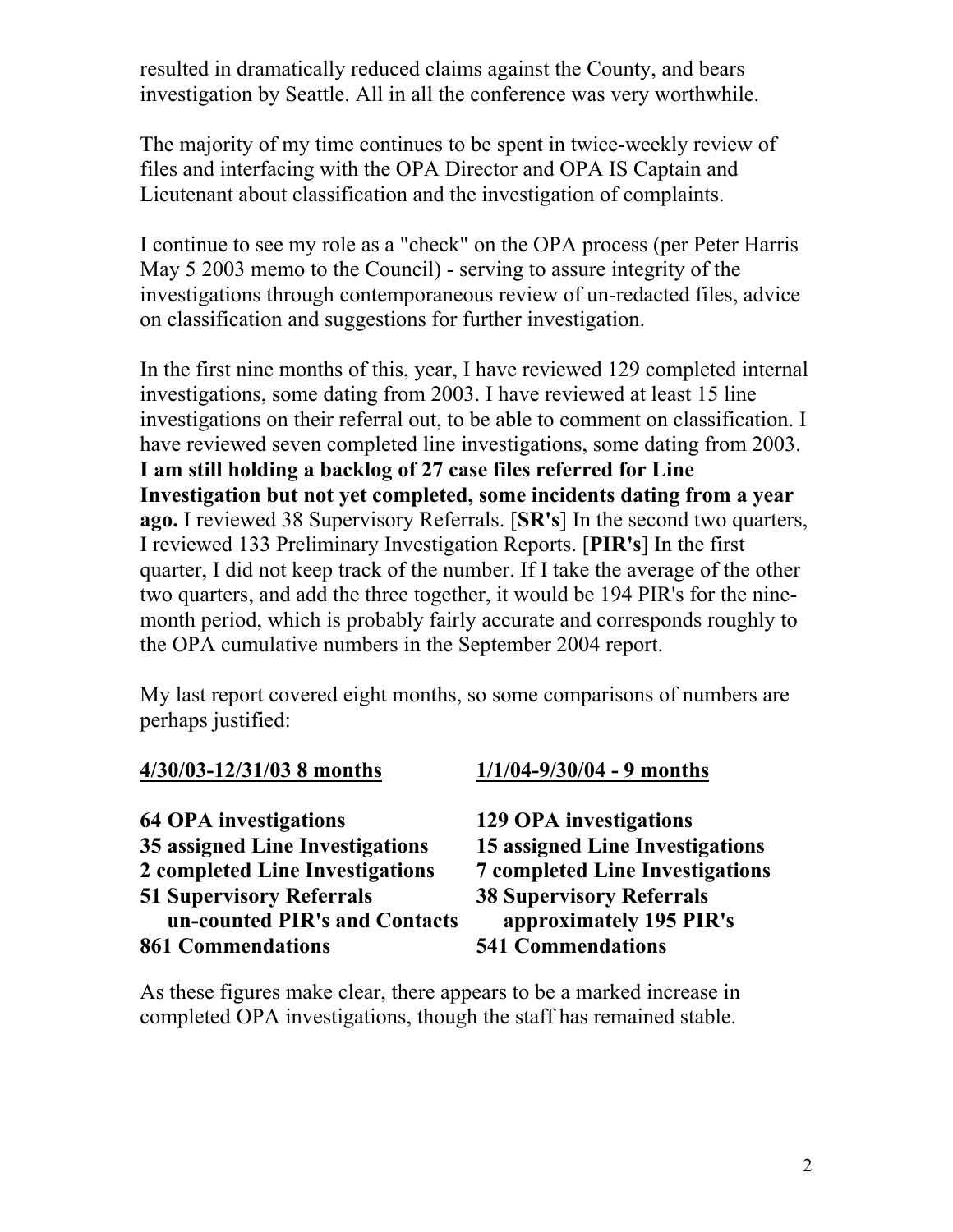These numbers are impressive and may go significantly to one of the major problems inhibiting my role as Auditor: the time lag between incident complained about and completed investigation referred for my review.

The reduction in assigned line investigations is in part the result of the OPA IS staff's observation that it is very difficult for a watch commander to continue to supervise an employee in day to day duties and at the same time be responsible for an in-depth investigation of his or her conduct in a past incident. For this reason, the OPA IS staff has often chosen to complete the investigation within the Office, I believe for sound policy reasons. (While SR's always and PIR's sometimes require supervisors to follow-up with the employee and with the complainant, it is immediate and not an ongoing factfinding role.)

## **ACTIVITIES IN 2004 THROUGH SEPTEMBER**

It is difficult to comply with the letter of the Ordinance governing my duties. It anticipates full review of completed OPA investigations, at intervals of not more than 90 days. In fact, I review these files as completed, picking up copies or reviewing them in the office usually twice a week. There is a presumptive 10-day window for my review, in order to have input before the OPA IS recommendations are forwarded to the field. The Ordinance also anticipates a monthly review of Contact Logs and Complaint records. In practice, this occurs on the same weekly schedule and entails a review of all the PIR's and SR's, which encompass virtually all the complaints. The log is now used only where a complaint should be forwarded to another agency.

The review is much more intensive and the communication with the OPA, as the Chiefs designated contact, is frequent and usually by email, thus creating a record for the Review Board and the command and line staff that review completed cases. The comments offered are sometimes about classification, sometimes about further investigation, sometimes about issues of policy and law, sometimes recommendations of a different outcome. Conferences that follow and email exchanges may modify investigations or classifications or outcomes, but no clear tally would reflect the real interchanges, as I hope can be seen from a few examples below. I have not had occasion to appeal beyond this process to the Chief or to the Review Board. Where I have had substantial differences about investigation, it has simply not been practical to go back and re-interview or find another witness, due to the time lag between the incident and the completion of the OPA IS investigation. Again, I stress that this problem is directly related to staffing, and I am sensitive to the budget situation that is resulting in decreased personnel in the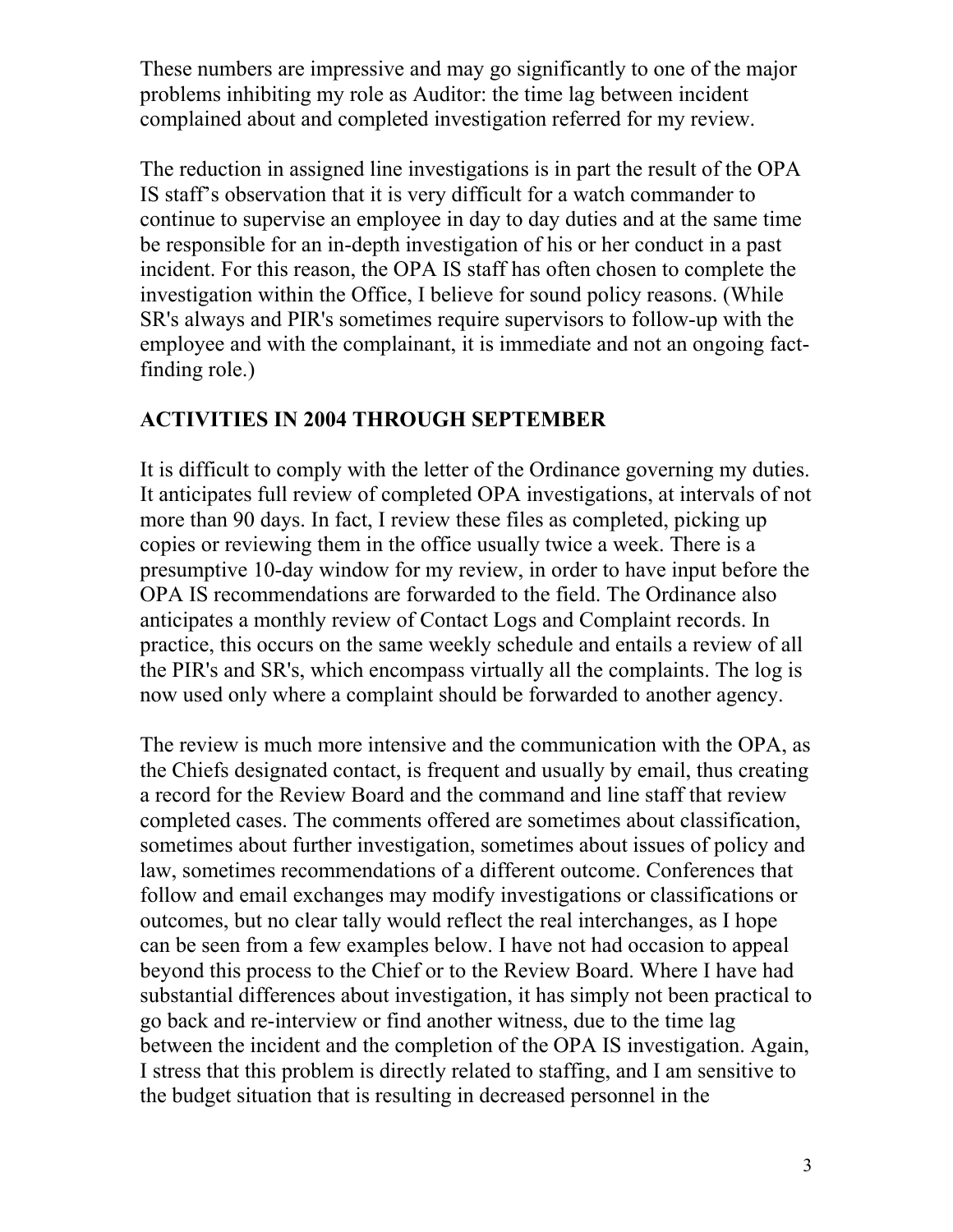Department as a whole.

**Of the 129 completed OPA investigations, I had questions, comments, discussions, or requested further investigation on a total of 44. Of the 15 cases assigned out for line investigations, I had a classification question on one. Of the seven completed line investigations, I requested further investigation in two. Of the 38 SR's, I had comments on 10. Of the approximately 195 PIR's, we had email exchanges about approximately 10.** 

#### **Without disclosing investigative details, I will give some examples:**

#### **Further investigation requested:**

The allegation was that the officer used unnecessary force breaking a drug dealer's wrist at the precinct. I requested another attempt to get a medical form the hospital would accept and attempt to locate the other arrestee witness.

In another, OPA agreed to keep a file open pending a soldier's return from abroad.

In another, the OPA Director and I agreed to further investigation of a domestic violence incident in the context of a divorce. Though criminal charges had been declined, it was important to assess whether administrative discipline might be in order. OPA IS explored the evidence presented to the prosecutor and other facts available about the incident.

Domestic Violence cases in general are carefully reviewed and the outcome in a criminal case or protective order hearing is not conclusive on the OPA investigation. In one case I was concerned that the OPA explore further the facts and the Captain satisfied me that the case had been thrown out for insufficient evidence and there was no appropriate basis for administrative discipline either.

A claim that an employee had pursued an unwelcome personal relationship with an adult victim of domestic violence by exploiting his position of trust as a Seattle police officer was thoroughly investigated, including the exploration of his relationship with other women, resulting in a sustained recommendation and finding by the Chief.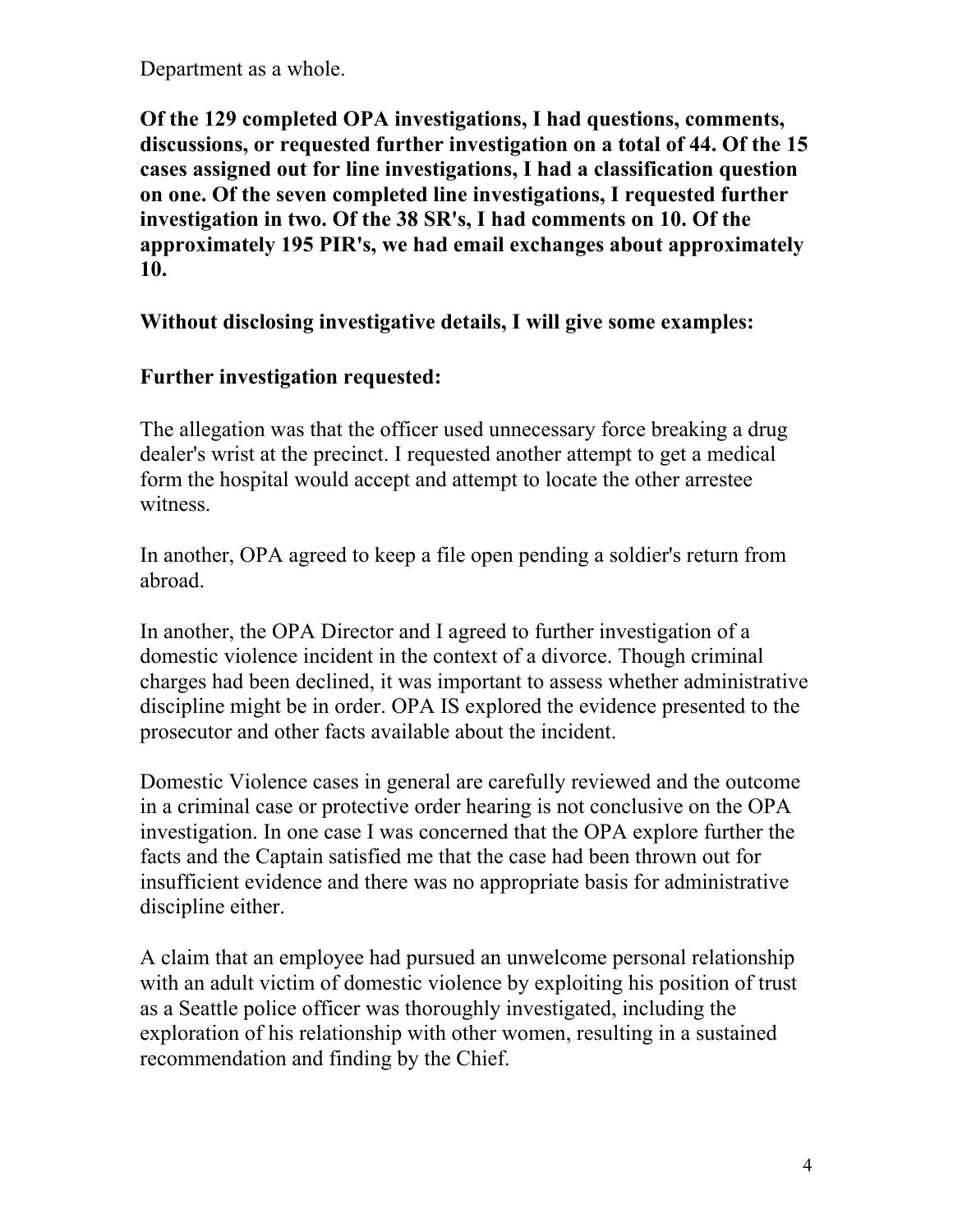I recommended further investigation of an anonymous report of an officer with alcohol on his breath. Though it was difficult to do, given 18 shifts and numerous calls, the Chief ordered further investigation.

I asked that all witness statements be carefully reviewed in one case, as the summary did not seem accurately to reflect the emails and statements in the file. I had some specific questions about the printouts and we discussed the case and I was satisfied. The underlying allegation was that an officer failed to take appropriate action by arresting a heckler and letting assault suspects leave.

The Captain sent a personal letter over the Chief's name at my suggestion to one citizen who claimed an unknown employee was spreading false rumors in the community regarding a homicide suspect. This amounted simply to written verification that the citizen could show neighbors. In other cases as well, OPA personnel added supervisory follow-ups or additional actions at my request. In one case, for instance, a PIR was reclassified to an SR so the supervisor would review the housing authority "knock and talk" procedures where a resident alleged he was being harassed.

In cases where further investigation has been ordered, I receive word of the results. In a few cases the Deputy Director has declined to order further investigation on an economy of resources rationale. On review I have understood his position and not taken the issues further.

## **Comments on outcomes:**

In a number of other cases, I expressed opinions for the benefit of those determining the outcome. This is arguably beyond my purview as Auditor, but the OPA has engaged in good faith consideration of the points I have made.

In one case I commented that the "complainant has exaggerated his injuries, but the question remains whether the officer took him to the ground or not." In that case the witness' statement was unclear on some aspects of the arrest, but clear that the officer at one time placed his knee on the arrestee's head while on the ground. The officer claimed that no force at all was used and the arrestee was on his feet the entire time.

In another case, The OPA Director changed her conclusion from "exonerated" to "not sustained," indicating that the evidence fell short of the preponderance burden of proof. In another she convinced me the evidence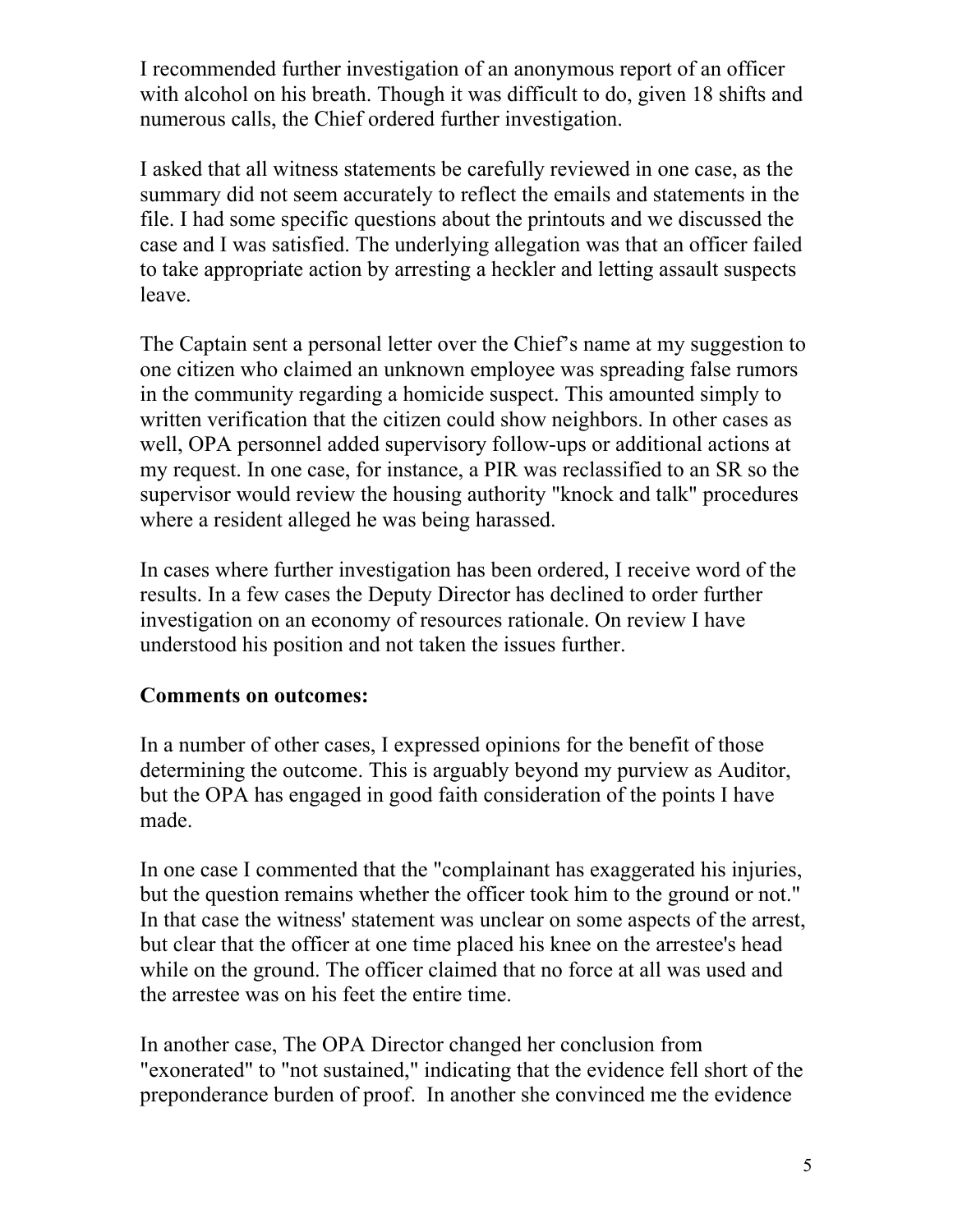fell short of that burden. Since the incident had occurred over five months earlier, I saw no point in asking for re-interviews or further follow-up.

In a case not resolved as of this date, I opined that the arrest for obstruction did not seem credible and that the complainant, though causing a loud ruckus in objection, seemed to have some reason. The search of the arrestee's car trunk looked to be illegal under the impound justification offered. In this case, the defendant waited five months to file a complaint, presumably until after his court case. Since his letter, another four months had elapsed in OPA IS investigation time. This is typical of a case where further investigation would be fruitless. Mediation about claims of repeated police harassment might be helpful however.

In a recent case, a suspicion of car prowl turned into an arrest for obstruction (for walking away) that was later dismissed. Officers acted on the report of an eyewitness who later appeared, given the OPA IS investigation, to be quite unreliable. The arrestee suffered minor abrasions when taken to the ground and has had a more serious exacerbation of what he describes as his pre-existing "social anxiety disorder." The alleged misconduct was the officers' refusal to hear his side of the story on the street and the response to his friend's complaining call to the precinct. Again, there was a long delay in reporting, apparently due to the arrestee's extended saga in the courts. I did not think further investigation was in order, but recommended serious treatment of the allegations.

One forceful arrest for a minor traffic infraction and then charge for resisting arrest occasioned serious disagreement among me and various members of the OPA IS staff about the appropriate outcome, though I agreed that the investigation had been thorough and fair. In the end the Director recommended a sustained finding on one officer and not the other, as I had, and the Chief decided on "not sustained" for both. The Director facilitated a remedy of sorts for the arrestee, however, by seeking to have his arrest "expunged" from police records (so it would not come up if he were stopped again) and asking the prosecutor to dismiss with prejudice the resisting charge.

#### **Comments on policies or legalities of actions:**

Section 3.28.860 of the Seattle Municipal Code also tasks the Auditor to summarize **"issues, problems, and trends noted"** as a result of review of files; and to recommend any appropriate officer training or policy or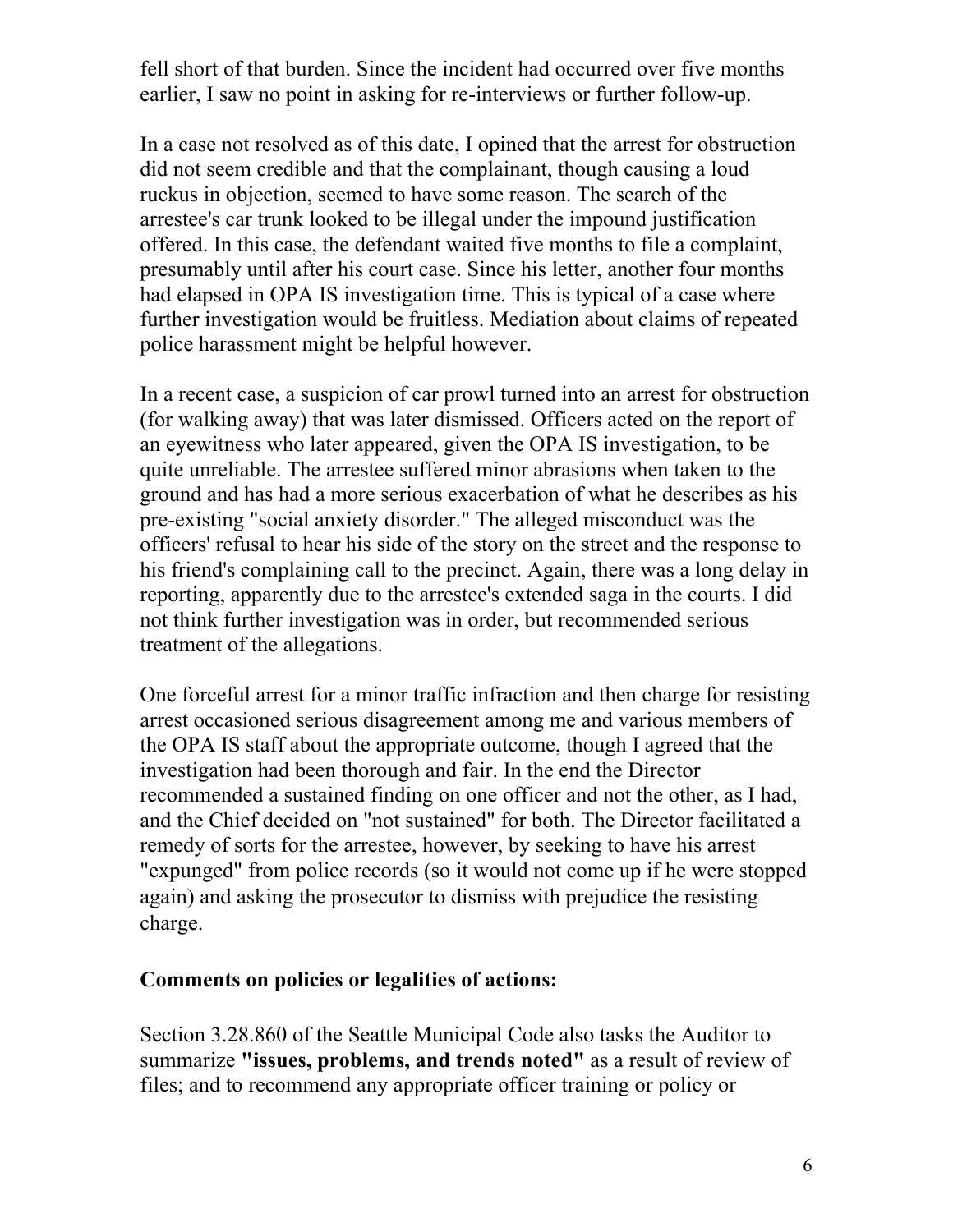procedural changes. I have commented on such issues throughout my tenure. Those detailed below should be added to the **Recurring Issues** section of my April Report.

I wrote OPA to complain about one Line Investigation that took almost a year - to speak to two officers and a complainant. Though the complexity and difficulties encountered vary greatly, it might be good to have some **presumptive dates for completion** of various aspects of an investigation. Thus if employees or complainants asked for three postponements of their interviews, OPA IS could give them a cut-off time, after which the sergeant would complete the file with or without the interview. Similarly, line investigations should be returned in reasonable time. My job as auditor, and certainly the tight time limits for my turnaround of files, make little sense if the event occurred months before I see the investigation.

The issue of how **off-duty work** is assigned and supervised came up in several cases. In one case where officers were acting with/as/in aid of bouncers at a club, it appeared to me their arrival turned a pushing match into a full-fledged melee where the violence escalated and charges against one patron were exaggerated. I recommended that this type of situation should induce more skepticism, better questions and more follow-up on OPA IS's part.

The issue of OPA's role when **management dereliction of duty** is alleged has come up. In one case, an anonymous complaint stated that a supervisor ordered officers into an unsafe situation in a recently burned-out house and yelled at them in public. The OPA IS investigation was thorough and objective. It seems to me that the OPA's role is to provide management with a clear record of the facts, just as they try to do in investigations of incidents involving other employees.

Another case alleged **supervisor misconduct** when a sergeant failed to properly secure a vehicle with potential evidence at the request of the Special Assault Unit investigator. The case was not referred until after five months' attempt to resolve it at the precinct level – through a Performance Management Record forwarded by HR to the sergeant's supervisor. Finally the named employee asked it be forwarded to OPA for "objective investigation." While the OPA investigation was thorough and professional, it could not be timely at that point. I recommend that OPA's role in investigating claims of dereliction of duty by supervisors be clarified.

A case that occasioned a very different policy recommendation involved a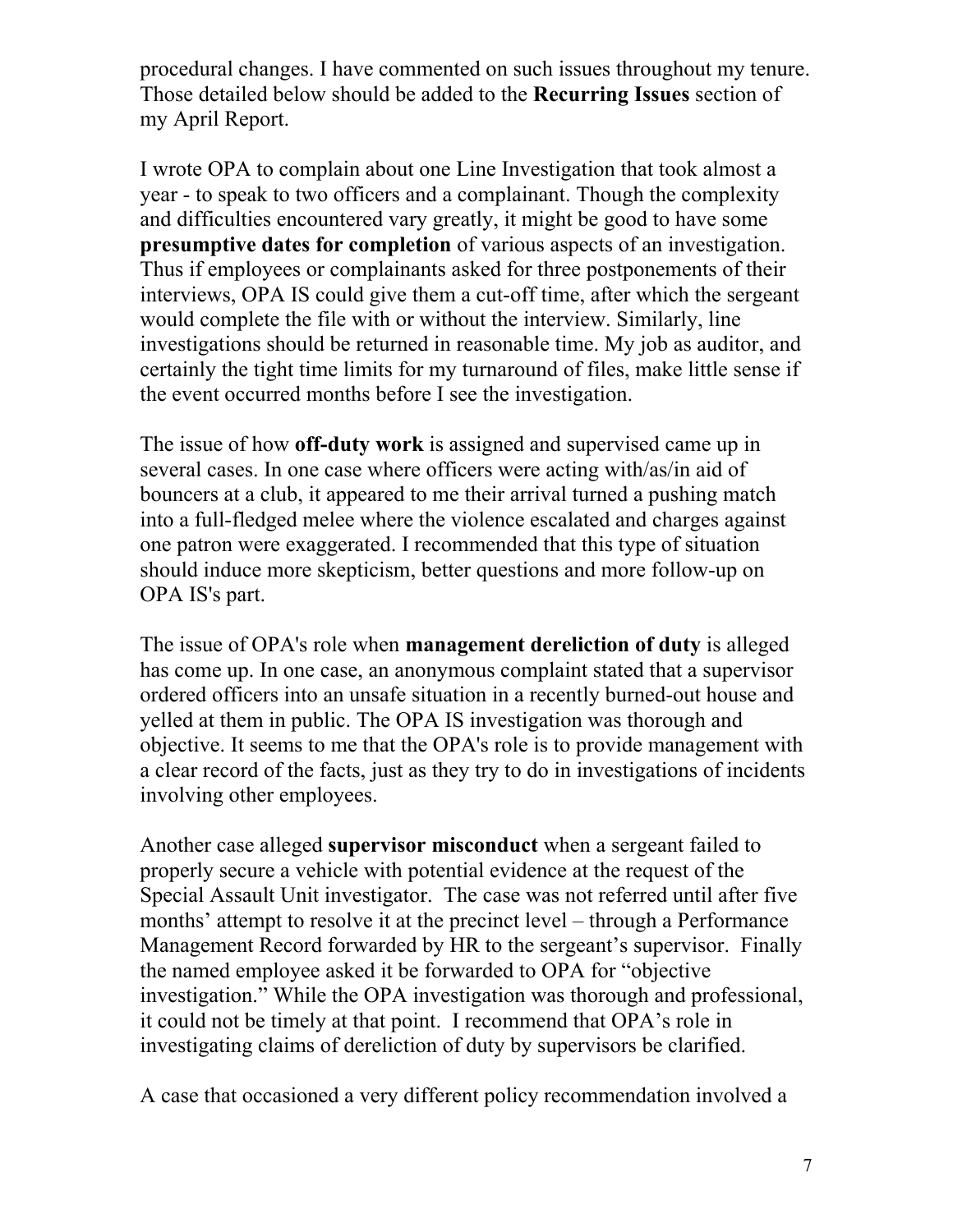woman who had falsified her application to work, been fired, and returned there, possibly causing some damage. She was arrested at her home and her recount of the arrest was markedly different from other law enforcement officials present. She was taken to the precinct where she alleged coercion and intimidation took place during a long interview by one officer. The officer denied it and said he spent only a half hour interviewing her before she confessed. Holding cell records indicate she was held for two hours, thirty-six minutes, then transported to the jail. While the complainant's letter and complaints to other officials were articulate and quite detailed, she declined to respond to repeated attempts for personal contact. Other witnesses contradicted her allegations about the arrest and the officer's motivations. **Videotaping of interrogations** would have conclusively shown what actually happened when the two were alone in the interview room. This is a major policy change that would be aided by a new exception to the State law on wiretapping or provision of consent forms in police precinct stations. This complainant thought the events were recorded and asked investigators to find the tapes, so it seems she would happily have signed a consent form.

There is a recurring pattern of **arrests of witnesses for obstruction** when the officers feel citizens are too close to a law enforcement situation. Interested witnesses who see something that disturbs them, or a person waiting for a friend to relieve himself in an alley after a game, do not see themselves as threats and cannot understand why officers repeated warn them to leave. This is a difficult judgment call for officers sometimes and they don't have the time to assess the actual potential for interference. It seems that some further training in this area might be useful.

An example of a different type of **bystander issue**, was the arrest of a partygoer when police arrived and asked all to leave after noise complaints were made. One guest, who had planned on staying the night, was in the back yard, trying to avoid the police. He was arrested somewhat forcefully for refusing to leave. I agreed with the OPA IS Captain's recommendation that the complaint should be sustained: the force was not serious, but it was unnecessary. A disinterested neighbor's observations were decisive. I suggested some serious follow-up as to other ways the situation should have been handled, in that officers should not be pushing invited, inebriated guests into their cars to drive nowhere (this man explained that the last ferry home had left.)

In one case the disputed appropriate distance for **bystanders** led to quite a confrontation. The real questions involved an officer's attempt to investigate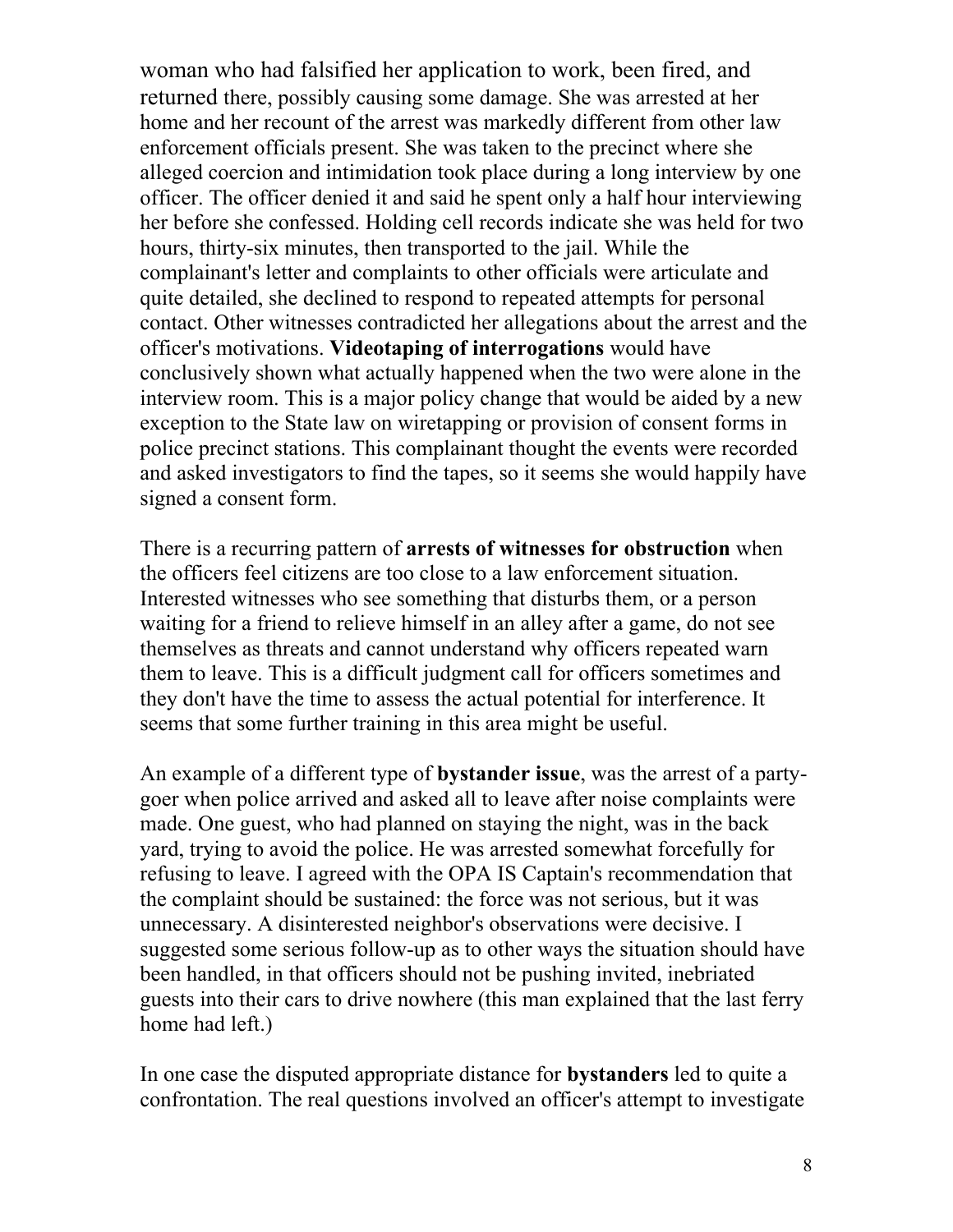a situation not amounting to probable cause. How could he legitimately maintain the status quo in a gathering crowd? The officer described his actions in asking a bystander to leave as part of Department policy to ask, tell, then "make them do it." Though there was a great dispute about the force used or legitimate, it was the initial handling of the situation that suggested further **training in de-escalation** would be useful. Again, there was not much point in further investigation, since the incident occurred over five months before I got the report (three months spent in looking for the use of force report, two months in IIS supervisory review.)

In general, officers' tactical decisions sometimes eventually put them in situations where the use of force becomes necessary and justified. Training in earlier, better early tactical decisions is in part what I mean by **de-escalation.**

A number of the files I reviewed cause me to suggest, as I did in my April report, that further **training in de-escalation** might be useful. In one, employees at the bus station became upset and asked the police to arrest a woman for trespassing. The woman claimed she was leaving but wanted a refund of her ticket first. Instead of calming the situation, the officer appeared to escalate the frayed tempers on both sides and ended up making a forceful arrest.

**Bystander situations** sometimes present issues similar to **crowd situations**. In a labor demonstration, officers made an obstruction arrest when a demonstrator insisted on leading the crowd in a 3-5 minute song before moving the demonstration across the street. This appeared to be a situation much exacerbated by the officer's impatience. The Department's Directive that police should use "physical arrest" as a "last resort" in strikes and labor disputes is well founded. This Directive led to the referral of another case to the Deputy Chief of Administration to review a PIR for response to labor leaders' questions and review of prisoner processing and handcuffing procedures at different precincts.

Complaints growing out of crowd situations require a categorically different kind of review, carefully distinguishing policy from individual violation of policy, as discussed in my April report.

I recommended a **training referral** in one case for witness cooperation persuasion and the limits of lawful coercion. In this case, the officers had handcuffed and arrested an uncooperative person they believed had information about a homicide. She called in to complain about rough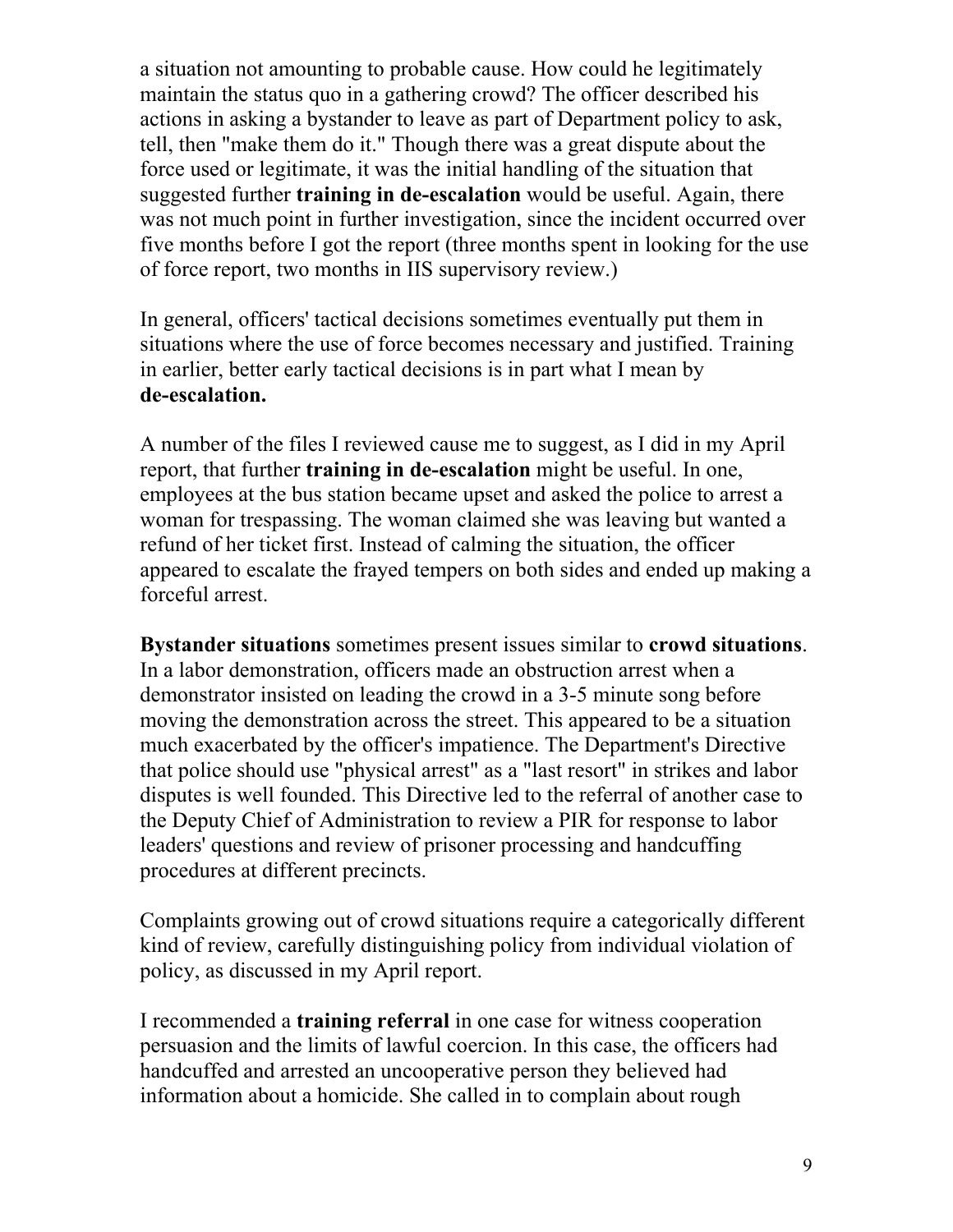treatment and too tight handcuffs. Thereafter she failed to cooperate with OPA IS, as she had with the officers.

Another troubling area is the handling of complaints when the **officer may be charged with a crime.** The OPA reports these cases to me on a quarterly basis, as required by the Ordinance. I get a spreadsheet that indicates as well the status of the officer - i.e. whether he is administratively reassigned pending the outcome. The specifics of interviews with employees, a result of labor negotiations and Fifth Amendment law, present some problems. For instance, an officer, now resigned, got into a fistfight with his neighbor. Of concern to me was the police response: they were concerned not to ask the officer what happened, as it quickly became evident that he threw the first, and probably the only punch. This meant he might be subject to prosecution and the concern on site was not to "compel" a response that might effectively "immunize" the officer. The civilians in this neighbor dispute saw this as favoritism as they were aggressively questioned and asked for ID. A supervisor should not be afraid to ask an officer what he or she did in the course of duty or to file a use of force report because it will endanger a criminal investigation by "compelling" an answer. What are the rationales for not treating police suspected of crime like citizen suspects, given *Miranda* warnings and the choice to waive their rights? This particular neighbor case was delayed at OPA for five months while the officer was on administrative leave, until someone in the prosecutor's office, decided to give him a deferred sentence. It seems to me in a situation like this the administrative case should go forward and the officer should not be "compelled" to give any statement - in other words he or she could choose to talk or not, without any pressure if he or she chooses not to. The case could then go forward, with or without the statement. It concerned me that the Department needed to deal in an expedited fashion with an officer who appeared to be a hothead, and administrative leave at taxpayer expense was not a good solution. I understand this is a complex issue and was interested to hear how other jurisdictions handle it: some "wall off' the administrative from the criminal investigation so all administrative statements and investigation is not shared with those making the prosecutorial decision.

The rules circumscribing interviews of officers come up frequently. One allegation of rudeness and failure to take a call was classified as an SR primarily so the supervisor could ask the officers what happened. (Neither PIR's nor SR's go on employees' records or result in discipline, so officers can be interviewed as a normal part of supervision and follow-up.)

In another case the officer's DUI resulted in a five year deferred sentence. At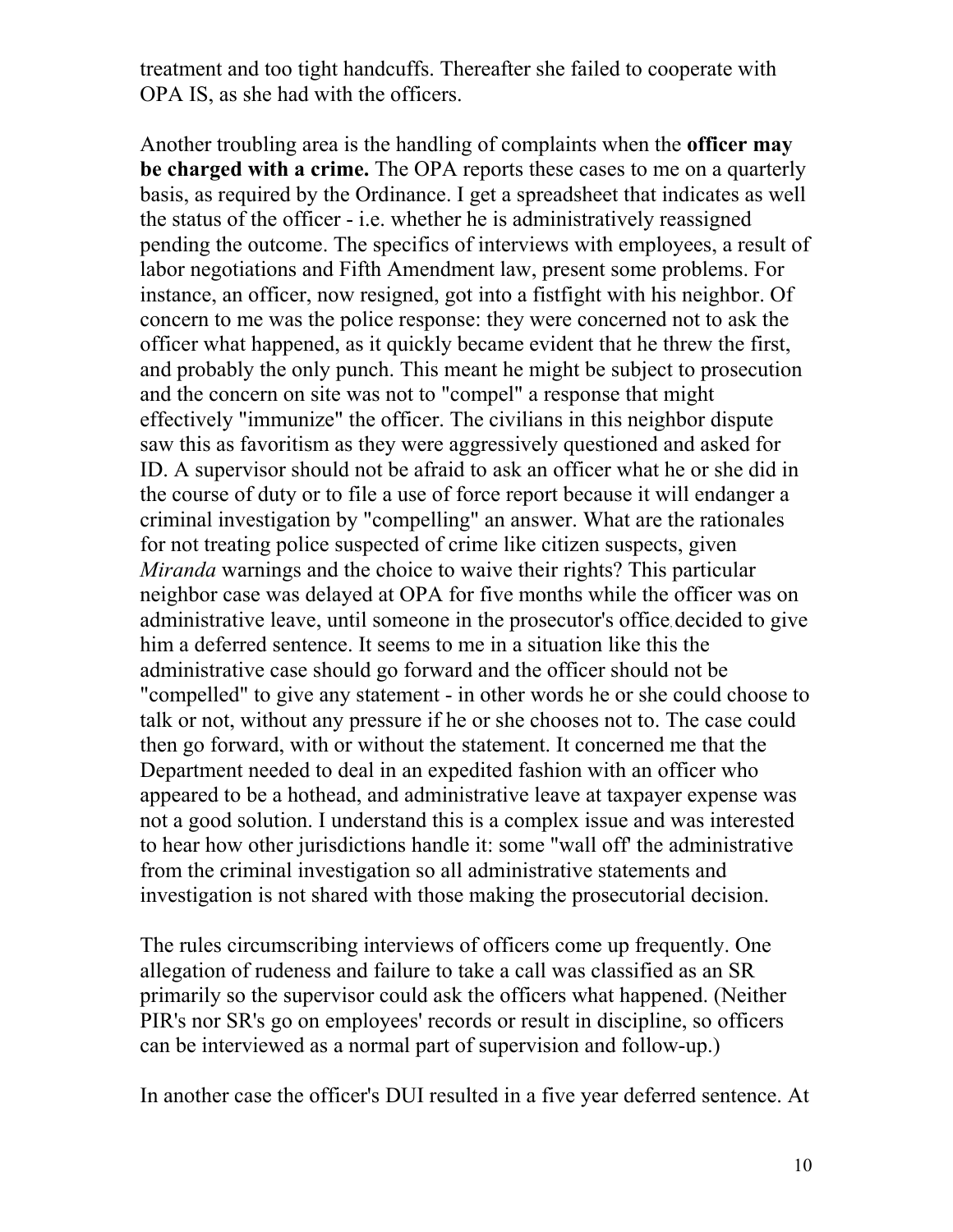my request the OPA asked Human Resources, the employee's supervisor, to follow-up on the treatment plan with the employee, as the BAC was exceptionally high, indicating a serious alcohol problem.

The OPA Director made several concrete suggestions for policy change as a result of one complex investigation involving testimony at a robbery suspect's trial years before: the SPD Manual should address explicitly false reporting or testimony and officers should be required to report circumstances suggesting it. There was a great deal of discussion among OPA staff and myself about how to follow-up on this troubling incident that happened quite a time ago.

## **Comments on classification**

I suggested one SR should be classified down to a PIR. The officer had done a thorough investigation of a minor traffic incident where both parties claimed "road rage" about the other's behavior. I suggested that if more follow-up was necessary, a call or two could have been made by the investigating sergeant. OPA replied that it would be better to have the line supervisor do any follow-up appropriate, and therefore an SR was the better way to ask for that or in effect suggest he mediate between the officer and the complainant.

## **Cases that might benefit from mediation**

In another I suggested the follow-up in a claim of racial profiling would be appropriately handled as an SR. The Captain pointed out that the complainants could not articulate why they felt the investigation of a minor assault was deficient and the decision to arrest was influenced by racial bias. The Captain also pointed out that the arrest decision would be reviewed in court. Because of the sensitivity of the issue, however, the PIR included the unusual request that the officer's supervisor discuss the incident with the officers and the complainants. This is an example of the kind of case that might benefit from face to face mediation, so officers and citizens could better understand each others' points of view.

In another case, an arrestee proprietor of a restaurant claimed undue force in a tussle over locking the doors of the restaurant. The OPA investigation was exemplary, including translators and lengthy difficult interviews. The need for people of color as investigating sergeants and the desirability to visit premises was reflected in the investigation though. The real complaint, I felt, was less about force resulting in a few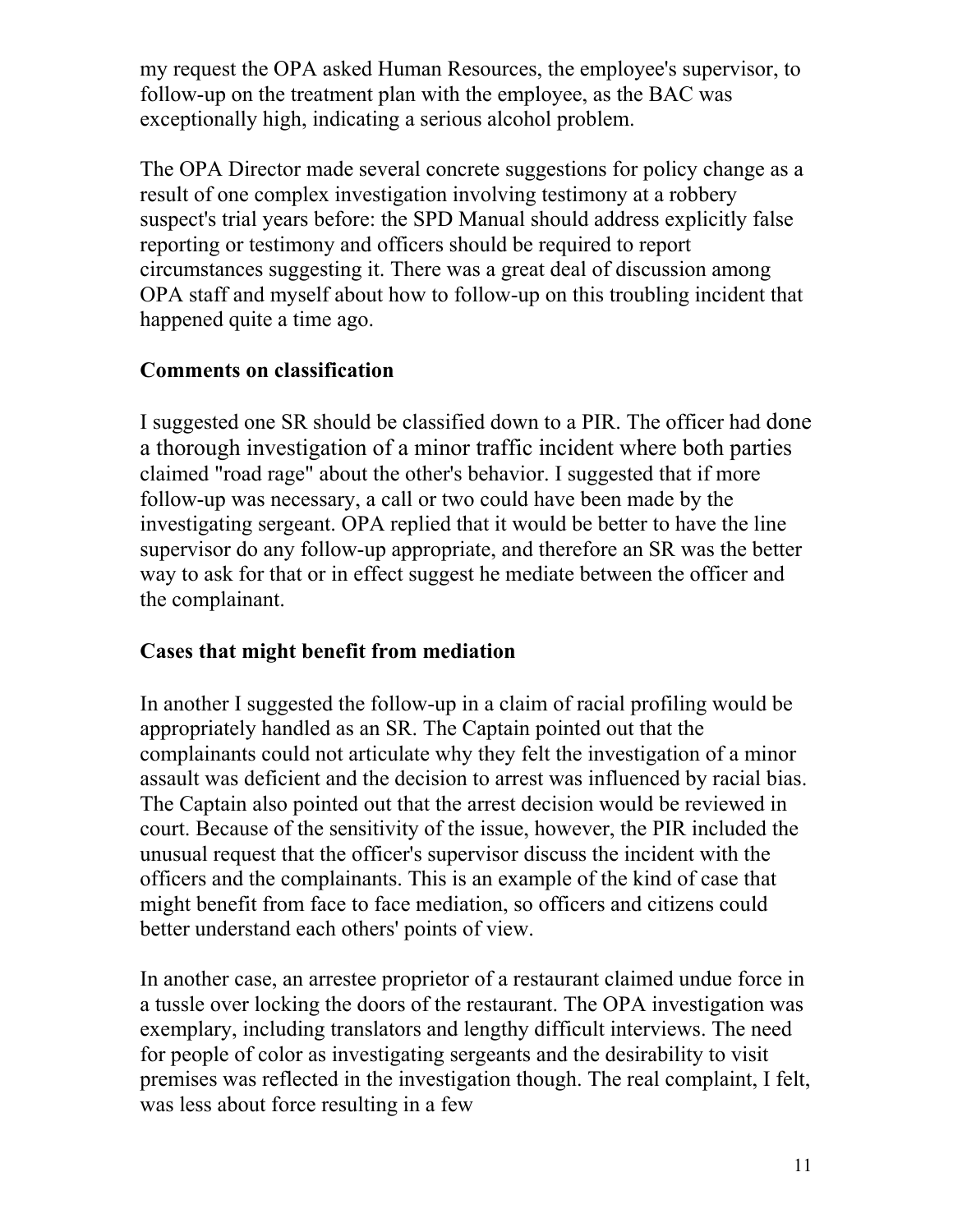bruises, than about claimed police harassment at a restaurant officers said gang members frequented. It appeared that the officers stopped by once or twice a night to perform a "premises check." In mediation the owners might have been convinced to discourage drug deals in the restaurant in return for fewer visits by officers.

# **Quality of Investigations**

As these cases I hope illustrate, my function as an Auditor has developed into something more than simply requesting further investigation. I have tried to point out excellent investigations where **open-ended questions** were used and facts were followed up on. In one, the investigator took the time to go to the complainants' house within days of the complaint. She followed the complainants to the scene of the underlying incident and they showed her where they had taken a photograph. She was thus able to conclude that the picture did not accurately reflect the officer's location and could objectively explain this, thus resolving what would have appeared to be a serious conflict about what happened. While the citizens might not have been satisfied with the result, hopefully they appreciated her objectivity.

I have also not hesitated to criticize bad investigations, one done by a sergeant in his last weeks at OPA IS. Many leading, conclusory questions were asked and the sergeant clearly discounted evidence that showed the officers had over-reacted to a groggy drug addict's failure to obey their orders. It appeared to me useless to order further interviews since the incident occurred around last Christmas, the interviews were in March, and I got the case in June, before the OPA Director had seen it.

I saw very few cases where the subject's criminal record was accessed, and this is an improvement. I did see investigators asking occasionally whether civilian witnesses had discussed the events with each other, something they do not ask officers.